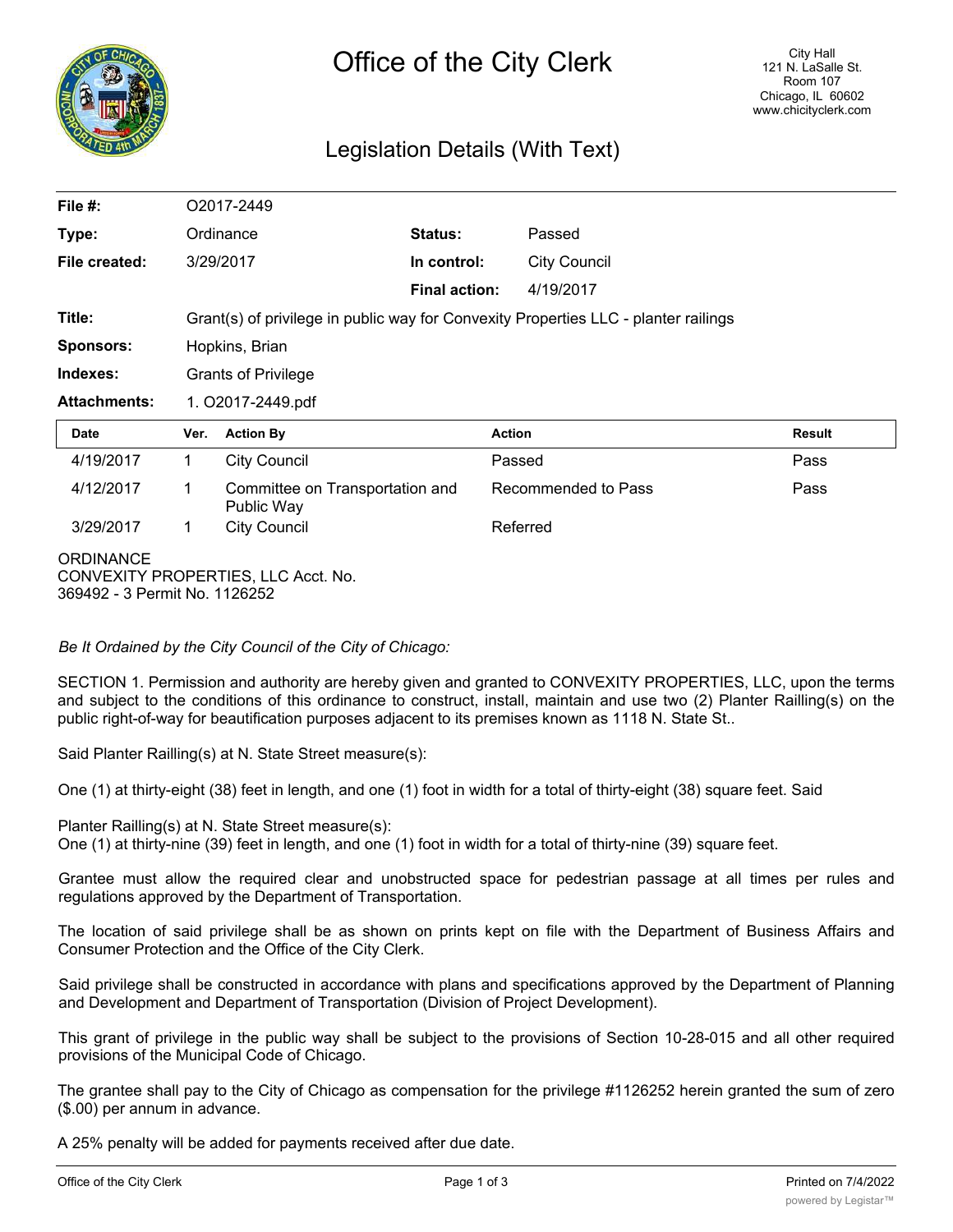The permit holder agrees to hold the City of Chicago harmless for any damage, relocation or replacement costs associated with damage, relocation or removal of private property caused by the City performing work in the public way.

Authority herein given and granted for a period of five (5) years from and after Date of Passage.

Alderman

Brian Hopkins 2nd Ward

Page 1

(Page 4 of 5)

Department of Business Affairs and Consumer Protection Small Business Center - Public Way Use Unit City Hall - 121 N LaSalle Street, Room 800 • Chicago. 11.60602 312-74-GOBIZ/312-744-6249 • (312) 744-1944 (TTY) htlp //www.citvofchicago <http://www.citvofchicago> ore/bacp

**03/29/2017**

Alderman Brian Hopkins Ward # 02 City of Chicago City Hall, Room 200 121 North LaSalle Street Chicago, Illinois 60602

## **Re: An ordinance to use and maintain a portion of the public right-of-way for two (2) planter railling(s) for CONVEXITY PROPERTIES, LLC, adjacent to the premises known as 1118 N. State St..**

## **Dear Alderman Brian Hopkins:**

The applicant referenced above has requested the use of the public right-of-way for a planter railling(s). An ordinance has been prepared by the Department of Business Affairs and Consumer Protection - Small Business Center - Public Way Use Unit for presentation to the City Council. Because this request was made for properties located in your ward, as approved by you as per the attached, I respectfully request that you introduce the attached ordinance at the next City Council meeting.

If you have any questions regarding this ordinance, please contact Anthony Bertuca at (312) 744-5506.